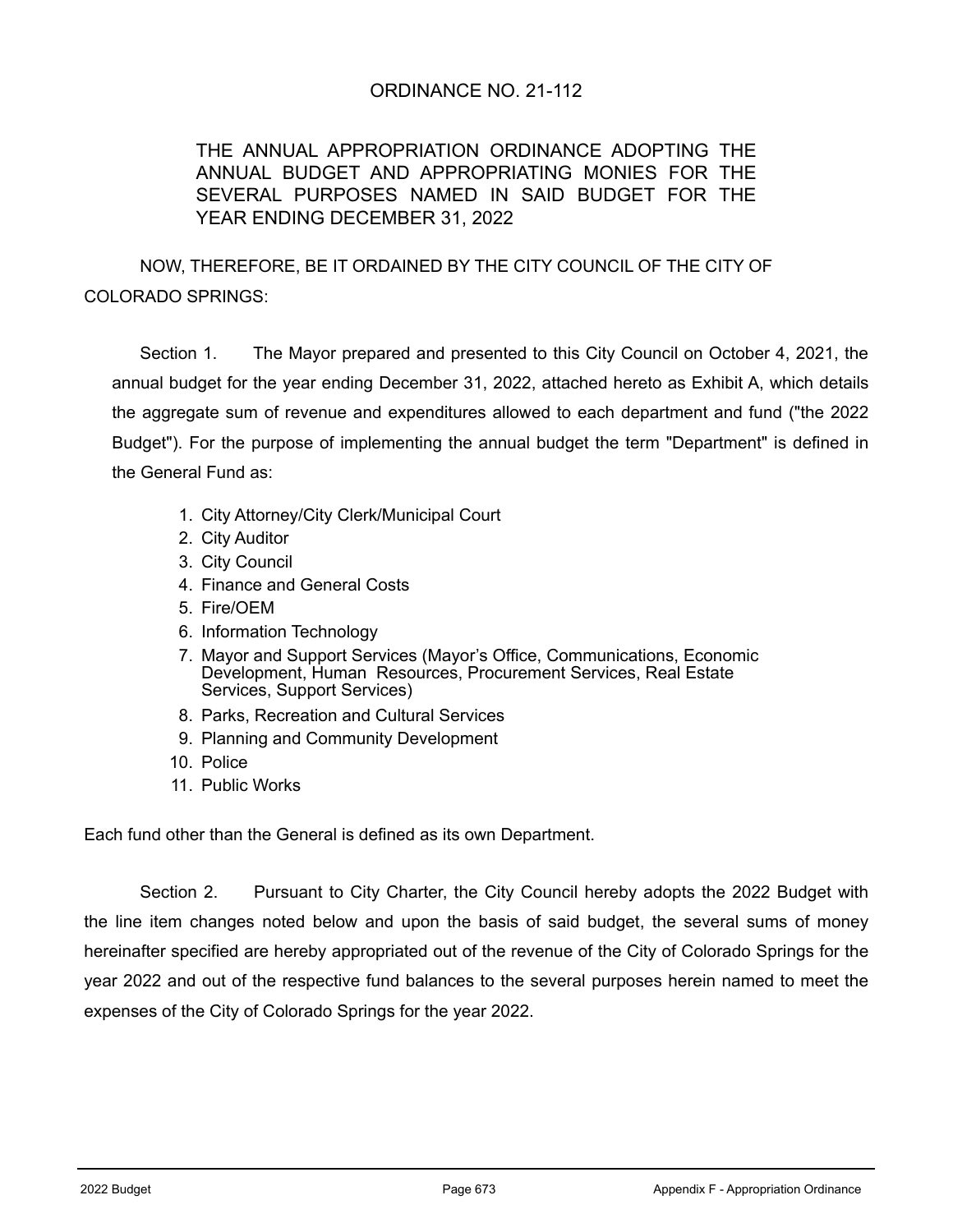|    |                                                                                      |               | Draw From<br>(Add to) | 2022          |
|----|--------------------------------------------------------------------------------------|---------------|-----------------------|---------------|
|    | Line Item                                                                            | 2022 Revenue  | Fund Balance          | Expenditure   |
|    | General Fund Budget as presented by the Mayor                                        | \$374,145,919 | \$26,500,000          | \$400,645,919 |
| 1  | 2022 TABOR Retention/Refund - elimination of hold-<br>back                           |               |                       | (17,099,500)  |
| 2  | Police - vehicle replacement (General Costs)                                         |               |                       | 1,000,000     |
| 3  | City Clerk - 1.00 FTE License Specialist II                                          |               |                       | 60,266        |
| 4  | Communications - 1.00 FTE Graphic Designer                                           |               |                       | 69,500        |
| 5  | Fire - 8.00 FTEs C-Med (civilian, tiered response)                                   |               |                       | 560,000       |
| 6  | Information Technology - 5.00 FTEs                                                   |               |                       | 818,066       |
| 7  | Muni Court - 0.50 FTE Court Clerk I (probation)                                      |               |                       | 27,200        |
| 8  | Planning- 5.00 FTEs - Quality of Life Team                                           |               |                       | 375,600       |
| 9  | Police - 1.00 FTE Evidence tech for body worn cameras,<br>1.00 FTE Firearms Examiner |               |                       | 132,000       |
| 10 | Support Services - 1.00 FTE Data Management<br>Program, 1.00 FTE Fleet Analyst I     |               |                       | 230,737       |
| 11 | Parks - 2.00 FTEs for Southeast parks staffing (2/3 of<br>year)                      |               |                       | 150,000       |
|    | 12 Forestry contract/equipment crew                                                  |               |                       | 415,000       |
| 13 | Public Works-WorkCOS program - temp staff and<br>vehicle                             |               |                       | 160,000       |
| 14 | Transfer to CIP Fund for Public Safety Infrastructure<br>projects                    |               |                       | 9,500,000     |
|    | <b>General Fund inclusive of changes above</b>                                       | \$374,145,919 | \$22,898,869          | \$397,044,788 |
|    | Stetson Hills SIMD Fund as presented by Mayor                                        | \$426,534     | \$68,216              | \$494,750     |
| 15 | To reduce fencing expenditure per Stetson Hills SIMD<br>board                        |               |                       | (70,000)      |
|    | <b>Stetson Hills SIMD Fund inclusive of changes above</b>                            | \$426,534     | (\$1,784)             | \$424,750     |
|    | City Funded CIP as presented by Mayor                                                | \$7,481,970   | \$0                   | \$7,481,970   |
|    | 16 Transfer from General Fund for CIP Projects                                       | 9,500,000     |                       |               |
|    | 17 Public Safety Infrastructure CIP projects                                         |               |                       | 9,500,000     |
|    | <b>City Funded CIP inclusive of changes above</b>                                    | \$16,981,970  | \$0                   | \$16,981,970  |

| <b>Parks, Recreation and Cultural Services</b> |            |             |           |
|------------------------------------------------|------------|-------------|-----------|
| <b>Ballfield CIP</b>                           | \$79,100   | (\$79,067)  | \$33      |
| <b>Briargate SIMD</b>                          | 1,198,430  | 71,381      | 1,269,811 |
| Colorado Avenue Gateway SIMD                   | 5.080      | 494         | 5,574     |
| Conservation Trust (CTF)                       | 5,191,270  | 608,314     | 5,799,584 |
| Nor'wood SIMD                                  | 1,051,962  | 53,900      | 1,105,862 |
| Old Colorado City SIMD                         | 142,786    | 1.082       | 143,868   |
| <b>Platte Avenue SIMD</b>                      | 10,787     | 10.716      | 21,503    |
| Public Space/Development (PLDO)                | 2,331,000  | 2,086,479   | 4,417,479 |
| <b>Street Tree</b>                             | 800        | (712)       | 88        |
| <b>Therapeutic Recreation</b>                  | 100        | (50)        | 50        |
| Trails, Open Space and Parks (TOPS)            | 11,624,500 | (4,921,732) | 6,702,768 |
| <b>Woodstone SIMD</b>                          | 24,897     | 5.841       | 30,738    |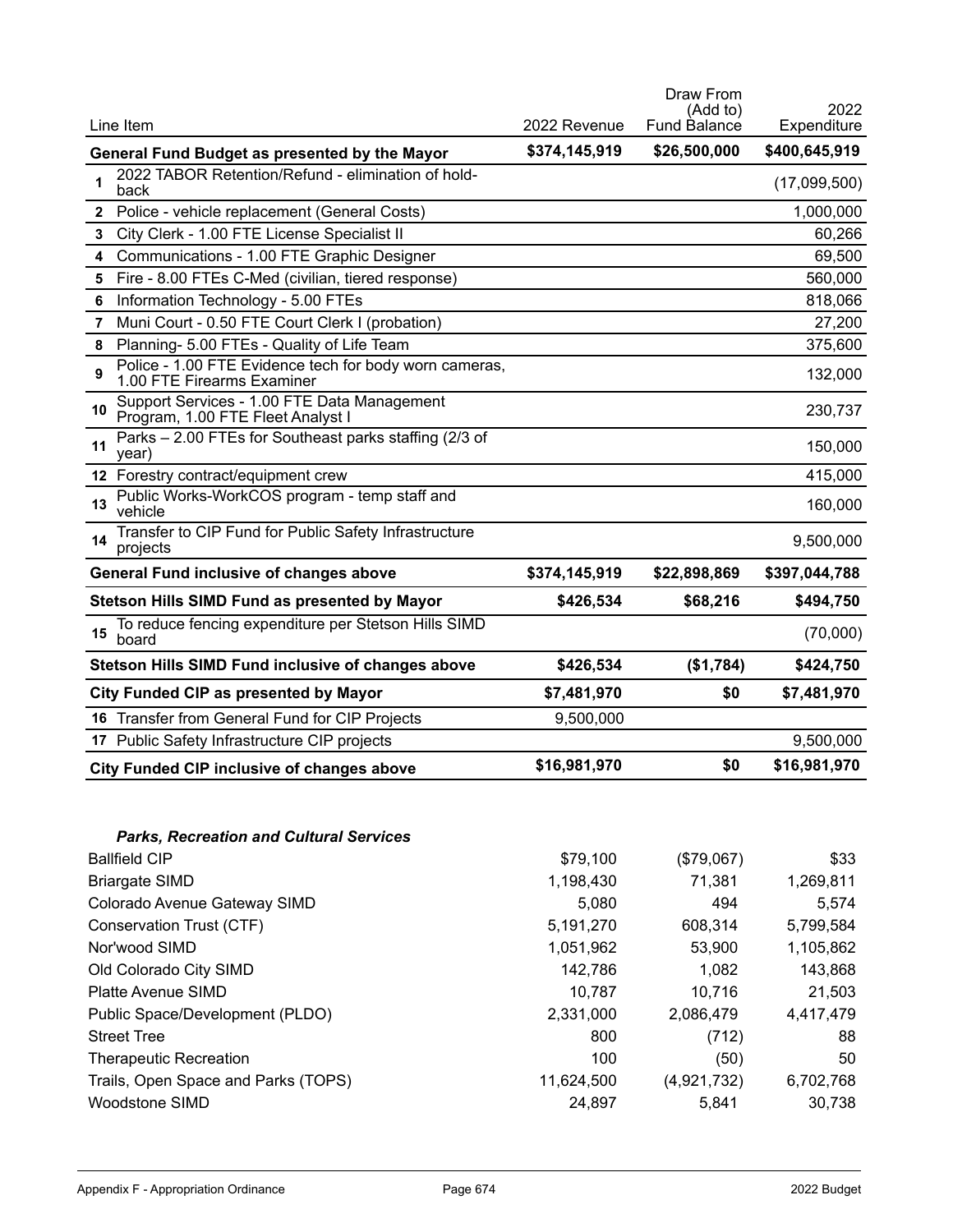|                                           |              | Draw From                       |                     |
|-------------------------------------------|--------------|---------------------------------|---------------------|
| Line Item                                 | 2022 Revenue | (Add to)<br><b>Fund Balance</b> | 2022<br>Expenditure |
| <b>Planning and Community Development</b> |              |                                 |                     |
| Banning Lewis Ranch (BLR)                 | \$28,600     | (\$25,454)                      | \$3,146             |
|                                           |              |                                 |                     |
| <b>Public Works</b>                       |              |                                 |                     |
| Arterial Roadway Bridge                   | \$1,000,000  | \$0                             | \$1,000,000         |
| <b>Bicycle Tax</b>                        | 84,700       | $\mathbf{0}$                    | 84,700              |
| Road Repair and Maintenance Tax           | 65,638,950   | (183,000)                       | 65,455,950          |
| <b>Subdivision Drainage</b>               | 10,000,000   | 0                               | 10,000,000          |
| <b>Public Safety</b>                      |              |                                 |                     |
| Public Safety Sales Tax (PSST)            | \$45,923,682 | \$3,312,100                     | \$49,235,782        |
| <b>Finance and Administration</b>         |              |                                 |                     |
| <b>Gift Trust</b>                         | \$1,900,000  | \$0                             | \$1,900,000         |
| <b>LART</b>                               | 7,700,514    | 139236                          | 7,839,750           |
| Senior Programs                           | 211,400      | $\Omega$                        | 211,400             |
| <b>Enterprise Funds</b>                   |              |                                 |                     |
| Airport                                   | \$58,141,536 | \$16,013,780                    | \$74,155,316        |
| Cemeteries                                | 1,559,276    | 0                               | 1,559,276           |
| <b>Development Review</b>                 | 2,992,400    | 909,896                         | 3,902,296           |
| Memorial Health System (MHS)              | 5,645,412    | 0                               | 5,645,412           |
| Parking System                            | 7,873,144    | (25, 153)                       | 7,847,991           |
| Patty Jewett Golf Course                  | 2,968,354    | (16,070)                        | 2,952,284           |
| Pikes Peak - America's Mountain           | 8,133,400    | 0                               | 8,133,400           |
| Stormwater                                | 24,698,507   | 0                               | 24,698,507          |
| Valley Hi Golf Course                     | 1,280,680    | (17, 806)                       | 1,262,874           |
| <b>Internal Services Funds</b>            |              |                                 |                     |
| <b>Claims Reserve Self-Insurance</b>      | \$1,078,400  | \$824,480                       | \$1,902,880         |
| <b>Employee Benefits Self-Insurance</b>   | 39,915,193   | 2,000,000                       | 41,915,193          |
| <b>Office Services</b>                    | 1,815,649    | (2, 247)                        | 1,813,402           |
| Radio                                     | 1,659,098    | 46,380                          | 1,705,478           |
| <b>Workers' Compensation</b>              | 8,846,650    | 482,429                         | 9,329,079           |
| <b>Permanent Funds</b>                    |              |                                 |                     |
| C. D. Smith Trust                         | \$75,000     | \$0                             | \$75,000            |
| <b>Cemetery Endowment Trust</b>           | 387,550      | 0                               | 387,550             |
| Trails, Open Space and Parks Maintenance  | 1,700        | 25,303                          | 27,003              |
| <b>Grant Funds</b>                        |              |                                 |                     |
| <b>Airport Grants</b>                     | \$15,850,000 | \$0                             | \$15,850,000        |
| Grants                                    | 43,347,801   | 0                               | 43,347,801          |
| <b>CDBG</b>                               | 3,736,277    | 0                               | 3,736,277           |
| Home Investment Partnership               | 2,242,730    | 0                               | 2,242,730           |
| Stormwater                                | 10,000,000   | 0                               | 10,000,000          |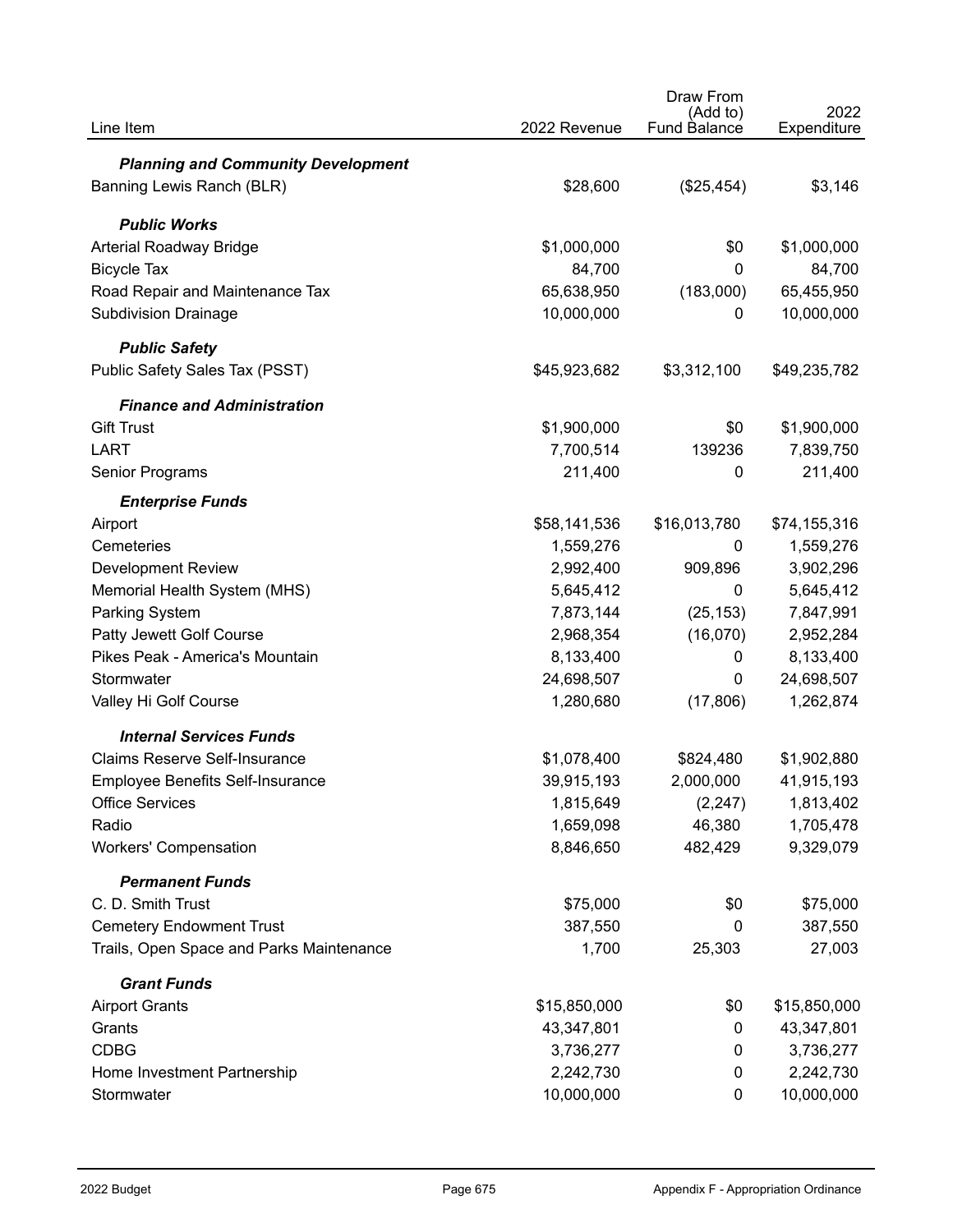Section 3. Appropriations for all funds that are not budgeted on a project-length basis lapse at year-end except for contractually encumbered and reserved appropriations. Project-length budgets are those where appropriations are initially made to individual projects and do not lapse until such time as the project is complete. For 2022 those Projects include: CIP Projects, Fire Department apparatus, and affordable housing projects.

Section 4. Based on the budget so adopted, this City Council by separate ordinance has estimated and declared the amount of money necessary to be raised by tax levy, taking into account the amounts available from other sources to meet the expenses of the City for the year 2022.

Section 5. Based on the budget so adopted, this City Council by separate ordinance will approved the 2022 Salary Schedule for both Sworn and Civilian personnel.

Section 6. The Mayor, City Council President and the City Clerk are directed to sign said budget and tax levy estimate as herein adopted, and to file the same with the Chief Financial Officer.

Section 7. All ordinances or parts of ordinances in conflict herewith are hereby repealed and all statutes of the State of Colorado or parts thereof in conflict with herewith are hereby superseded.

Section 8. This ordinance approving the annual budget and appropriating monies shall be in full force and effect on January 1, 2022.

Section 9. Council deems it appropriate that this ordinance be published by title and summary prepared by the City Clerk and that this ordinance shall be available for inspection and acquisition in the office of the City Clerk.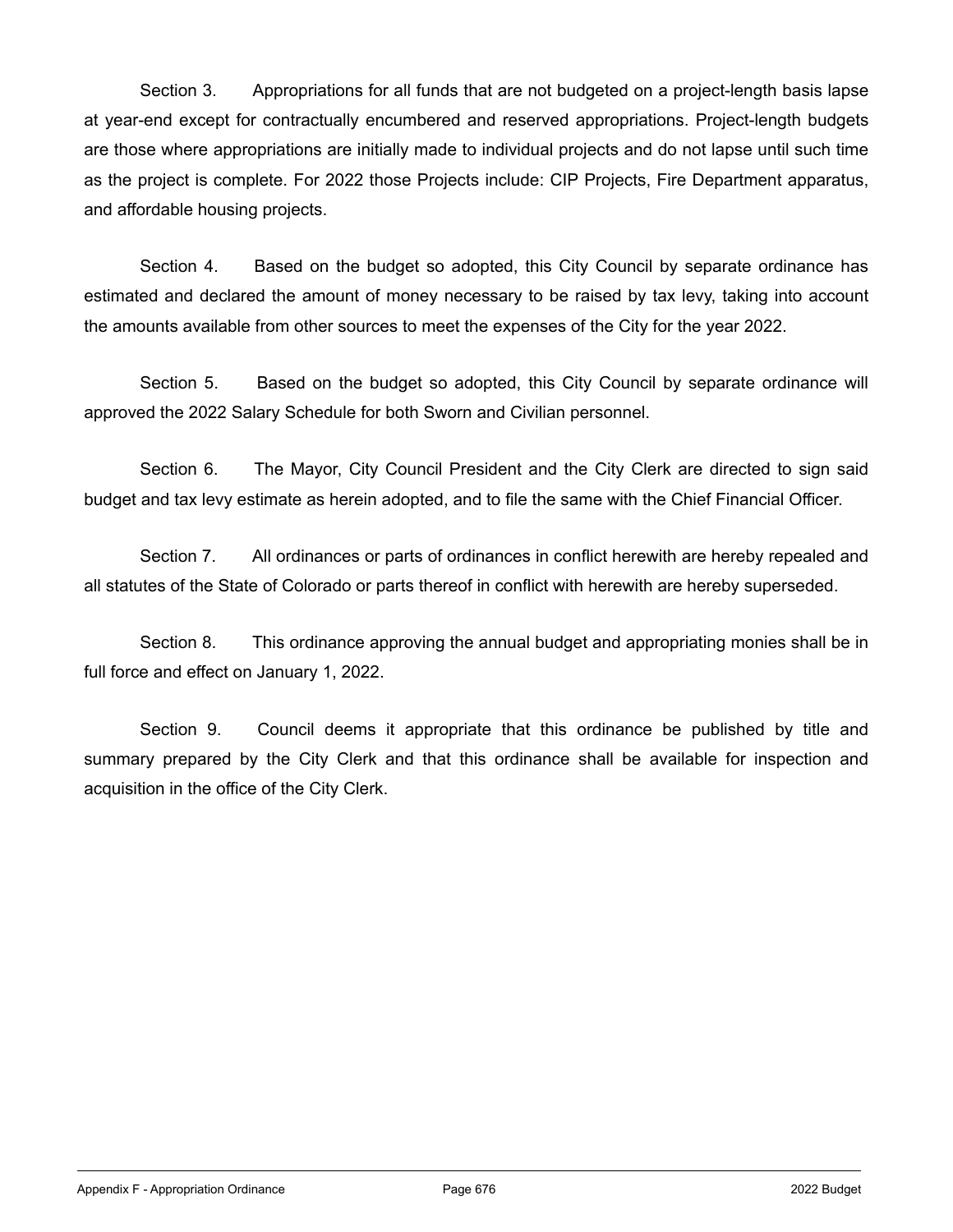Introduce, read, passed on first reading and ordered published this 23<sup>th</sup> day of November, 2021.

|        | Finally passed: December 14, 2021<br>City Council President                            |
|--------|----------------------------------------------------------------------------------------|
|        | <b>Mayors Actions:</b>                                                                 |
| М<br>◻ | Approved:<br>December 16, 2021<br>Disapproved:<br>, based on the following objections: |
|        | Mayor,                                                                                 |
|        | <b>Council Action After Disapproval:</b>                                               |
| ❏      | Council did not act to override the Mayor's Veto                                       |
| ❏      | Finally Adopted on a vote of ____________, on __________.                              |
| $\Box$ | Council action on _________________ failed to override the Mayor's veto.               |
|        | <b>City Council President</b>                                                          |
|        | ATTEST:<br>Sario<br>Sarah B. Johnson<br><b>CONTRACTOR</b><br><b>INVISION</b>           |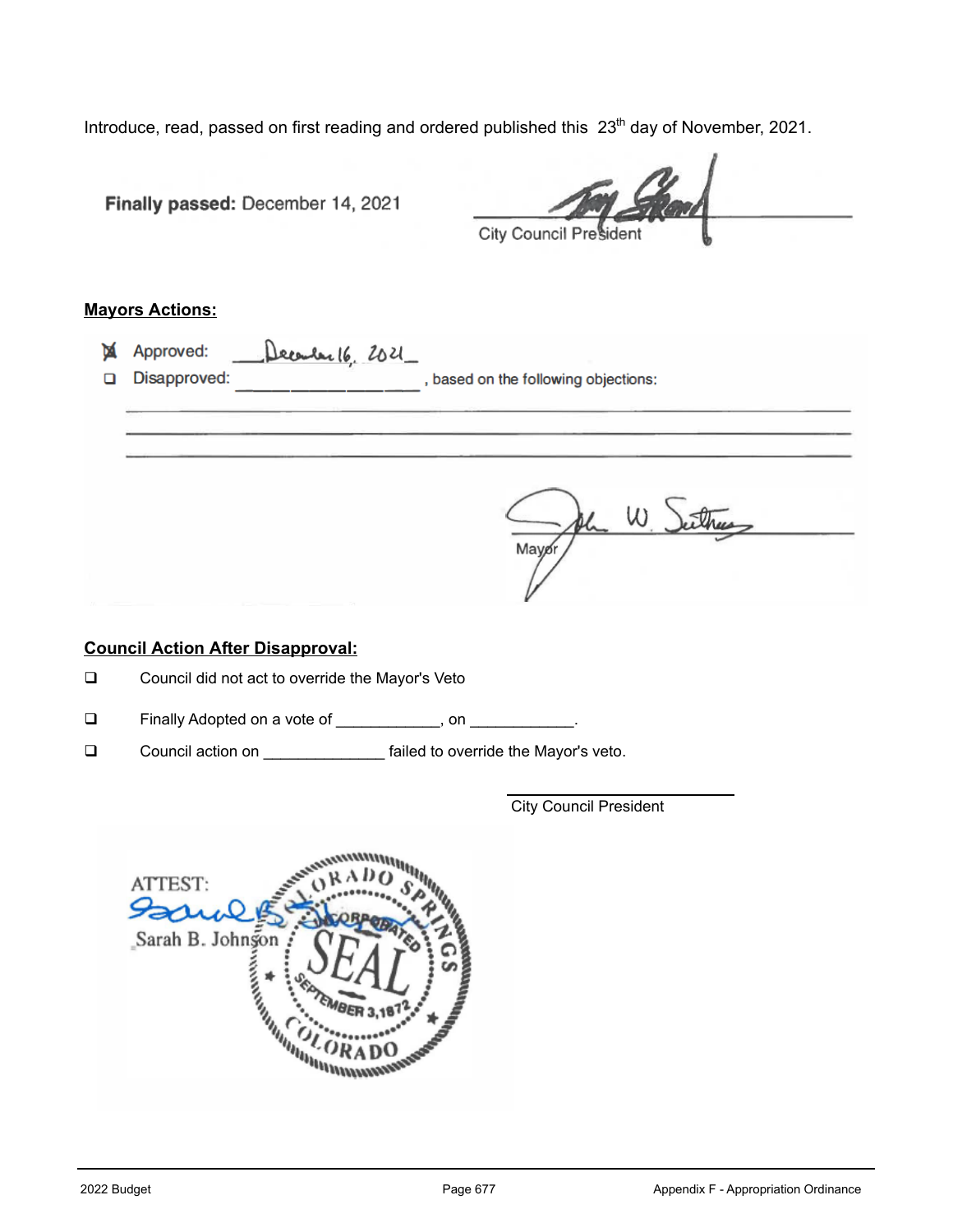| <b>Revenue</b>                            | \$374,145,919 |
|-------------------------------------------|---------------|
| <b>Rebudgeting</b>                        | \$26,500,000  |
| <b>Expenditures</b>                       | \$397,044,788 |
| Contribution to/ (Draw from) fund balance | \$3,601,131   |

|                 |                                                                                      | <b>Revenue</b>  | <b>Expenditure</b> |  |  |
|-----------------|--------------------------------------------------------------------------------------|-----------------|--------------------|--|--|
|                 | <b>Comments/Explanation Detail</b>                                                   | <b>Approved</b> | <b>Approved</b>    |  |  |
|                 | <b>Administrative Executive Branch Changes</b>                                       |                 |                    |  |  |
|                 | 2022 TABOR Retention/Refund - elimination of hold-<br>back                           |                 | (\$17,099,500)     |  |  |
|                 | <b>Public Safety Infrastructure (Transfer to CIP Fund</b><br>for projects)           |                 |                    |  |  |
| 3               | Fire - station #24 construction/equipment/apparatus<br>(Hwy 83/Interquest)           |                 | \$8,500,000        |  |  |
| 4               | Fire - storage for training academy equipment                                        |                 | \$250,000          |  |  |
| 5               | Police - impound lot improvements                                                    |                 | \$750,000          |  |  |
| 6               | Police - vehicle replacement (General Costs)                                         |                 | \$1,000,000        |  |  |
| 7               | City Clerk - 1.00 FTE License Specialist II                                          |                 | \$60,266           |  |  |
| 8               | Communications - 1.00 FTE Graphic Designer                                           |                 | \$69,500           |  |  |
| 9               | Fire - 8.00 FTE C-Med (civilian, tiered response)                                    |                 | \$560,000          |  |  |
| 10 <sup>°</sup> | Information Technology - 5.00 FTEs                                                   |                 | \$818,066          |  |  |
| 11              | Muni Court - 0.50 FTE Court Clerk I (probation)                                      |                 | \$27,200           |  |  |
| 12 <sub>2</sub> | Planning- 5.00 FTE - Quality of Life Team                                            |                 | \$375,600          |  |  |
| 13              | Police - 1.00 FTE Evidence Tech for body worn<br>cameras, 1.00 FTE Firearms Examiner |                 | \$132,000          |  |  |
| 14              | Support Services - 1.00 FTE Data Management<br>Program, 1.00 FTE Fleet Analyst I     |                 | \$230,737          |  |  |
| 15              | Parks - 2 FTEs for Southeast parks staffing (2/3 of<br>year)                         |                 | \$150,000          |  |  |
|                 | 16   Forestry contract/equipment crew                                                |                 | \$415,000          |  |  |
| 17              | Public Works-WorkCOS program - temp staff and<br>vehicle                             |                 | \$160,000          |  |  |
|                 |                                                                                      |                 |                    |  |  |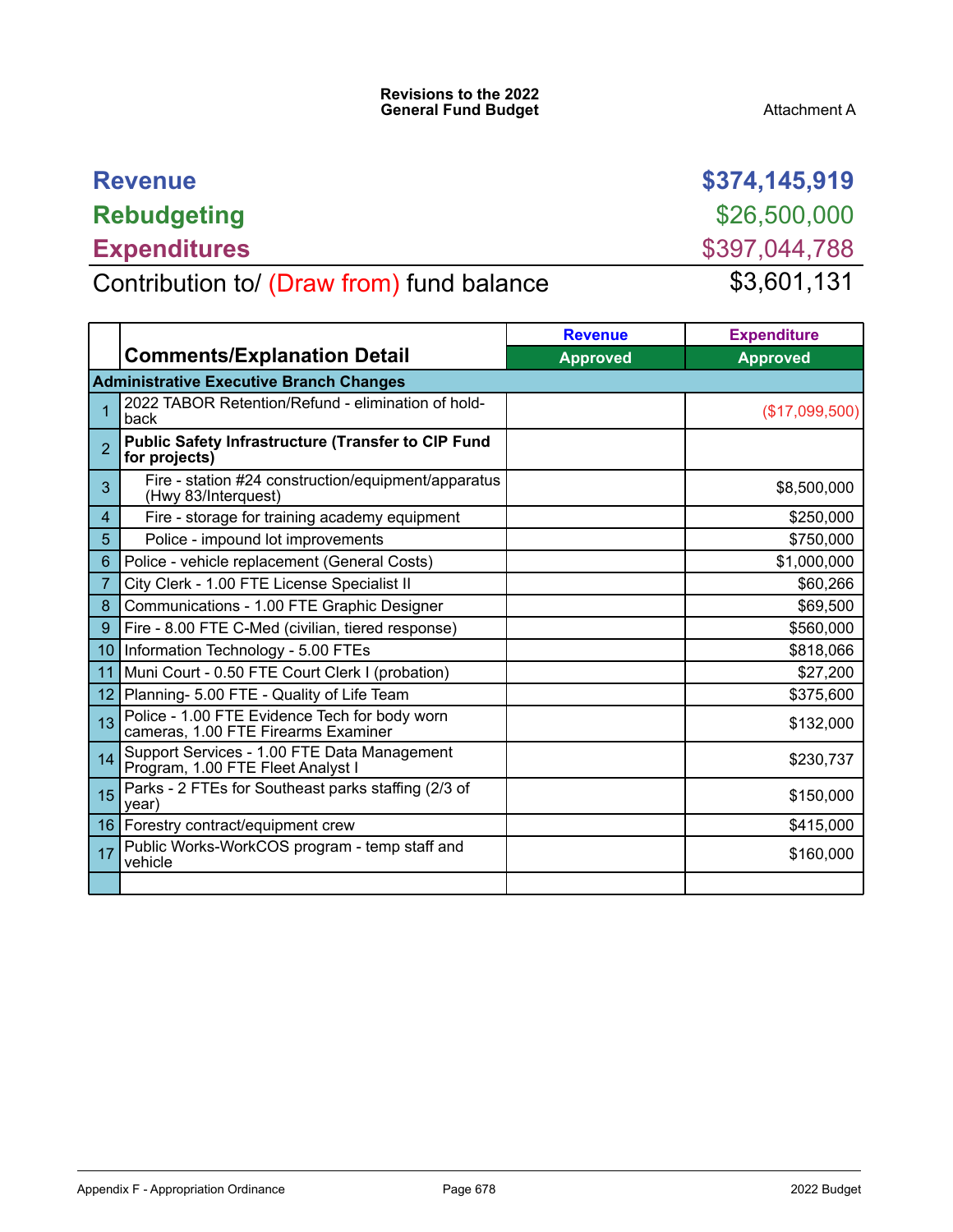### **Revisions to the 2022 Stetson Hills SIMD Budget** Attachment B

| <b>Revenue</b>                            | \$426,534 |
|-------------------------------------------|-----------|
| <b>Expenditures</b>                       | \$424,750 |
| Contribution to/ (Draw from) fund balance | \$1,784   |

|                                                            | <b>Revenue</b>  | <b>Expenditure</b> |
|------------------------------------------------------------|-----------------|--------------------|
| <b>Comments/Explanation Detail</b>                         | <b>Approved</b> | <b>Approved</b>    |
| <b>Administrative Executive Branch Changes</b>             |                 |                    |
| To reduce fencing expenditure per Stetson Hills SIMD board |                 | $(\$70,000)$       |
|                                                            |                 |                    |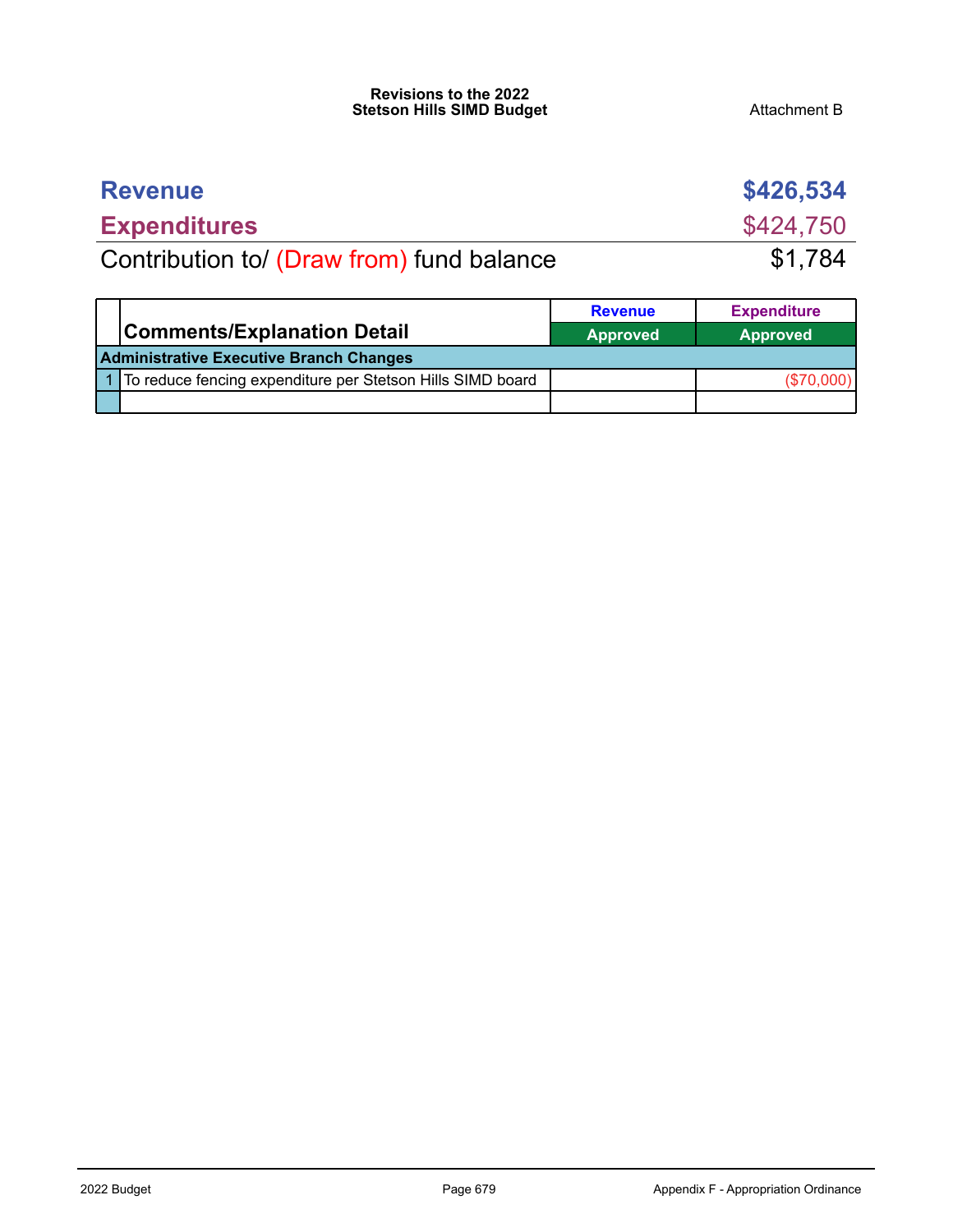### **Revisions to the 2022 City Funded CIP Fund Budget Attachment C Attachment C**

# **Expenditures** \$16,981,970

**Revenue \$16,981,970** 

Contribution to/ (Draw from) fund balance  $$0$ 

|   |                                                                            | <b>Revenue</b>  | <b>Expenditure</b> |
|---|----------------------------------------------------------------------------|-----------------|--------------------|
|   | <b>Comments/Explanation Detail</b>                                         | <b>Approved</b> | <b>Approved</b>    |
|   | <b>Administrative Executive Branch Changes</b>                             |                 |                    |
|   | Transfer from General Fund for CIP Projects                                | \$9,500,000     |                    |
|   | Public Safety Infrastructure (Transfer to CIP Fund for<br>projects)        |                 |                    |
| റ | Fire - station #24 construction/equipment/apparatus (Hwy<br>83/Interquest) |                 | \$8,500,000        |
| 3 | Fire - storage for training academy equipment                              |                 | \$250,000          |
|   | Police - impound lot improvements                                          |                 | \$750,000          |
|   |                                                                            |                 |                    |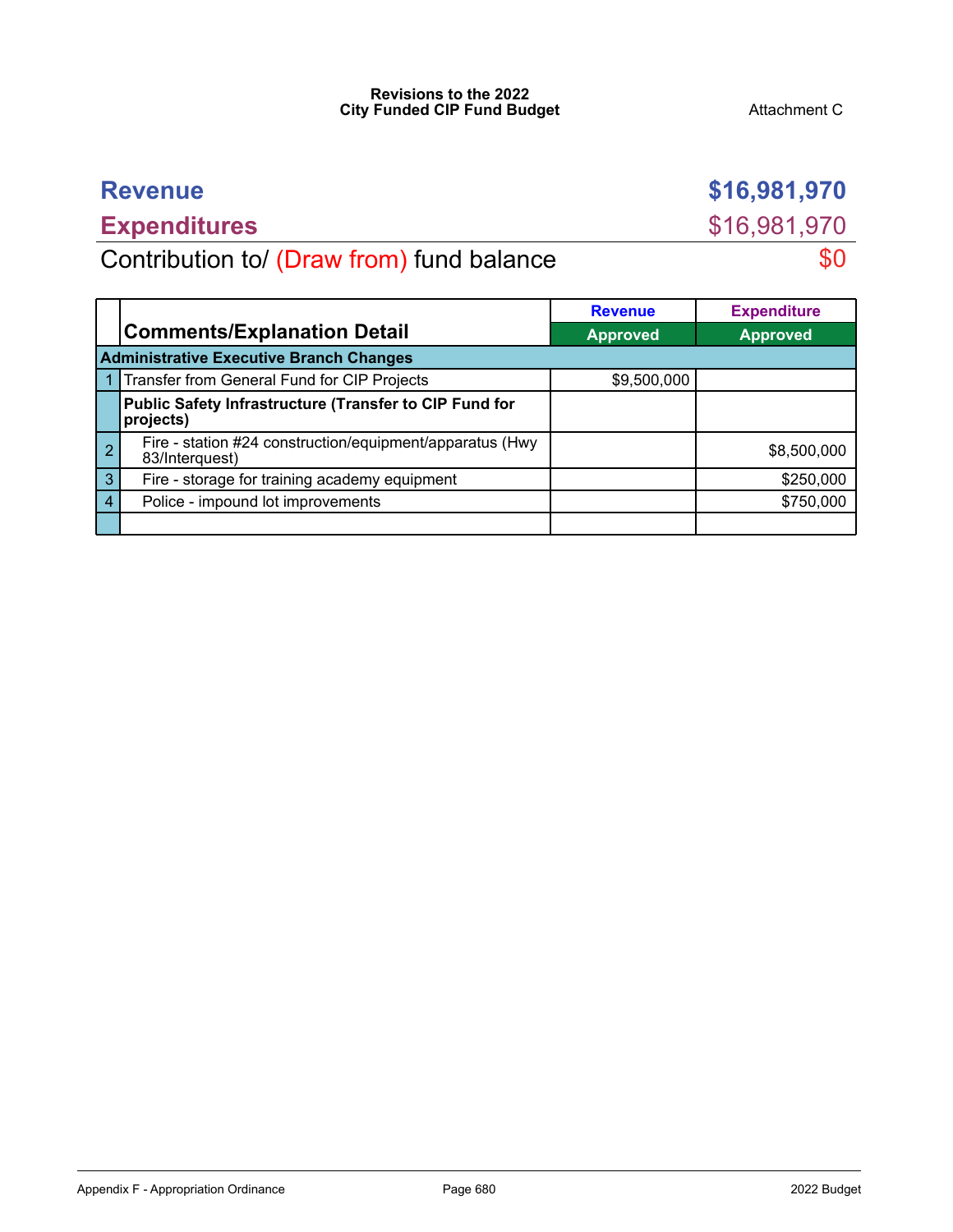I HEREBY CERTIFY, that the foregoing ordinance entitled "THE ANNUAL APPROPRIATION ORDINANCE ADOPTING THE ANNUAL BUDGET AND APPROPRIATING MONIES FOR THE SEVERAL PURPOSES NAMED IN SAID **BUDGET FOR THE YEAR ENDING DECEMBER 31, 2022"** was introduced and read at a regular meeting of the City Council of the City of Colorado Springs, held on November 23rd, 2021; that said ordinance was finally passed at a regular meeting of the City Council of said City, held on the 14th day of December 2021, and that the same was published by title and in summary, in accordance with Section 3-80 of Article III of the Charter, a newspaper published and in general circulation in the Gazette, at least ten days before its passage.

IN WITNESS WHEREOF, I have hereunto set my hand and affixed the seal of the City, AD this 14th day of December 2021.

1st Publication Date: December 3rd, 2021 2<sup>nd</sup> Publication Date: December 22nd, 2021

Effective Date: December 27th, 2021

Sama **MARKET STRANGER 3.18** 

Initial: **City Clerk**